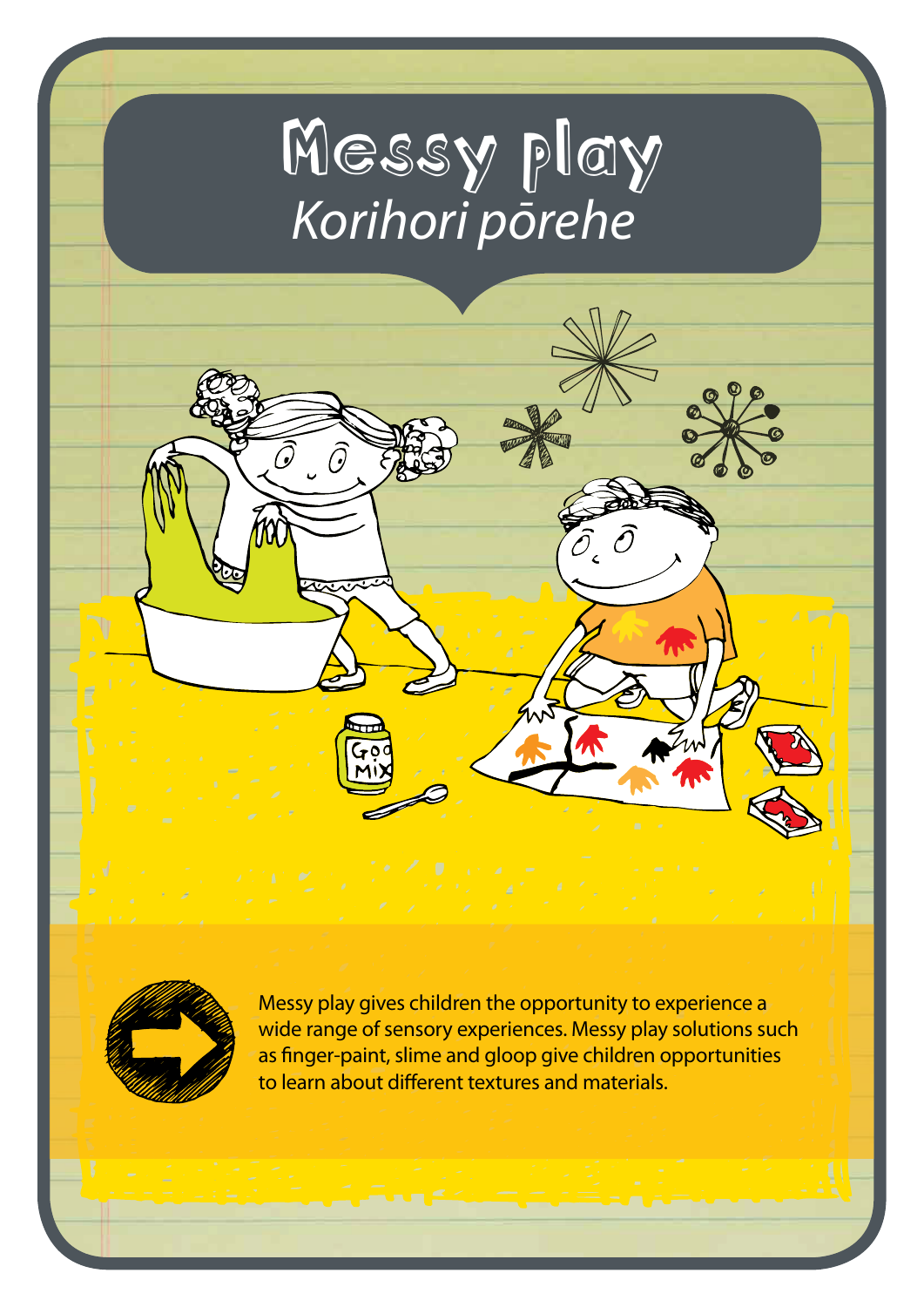# Messy play / *Korihori pōrehe*

#### *Te Whāriki*

Exploring through messy play supports learning across all the strands of *Te Whāriki***. In particular, messy play supports the** Communication strand**, where children discover and develop different ways to be creative and expressive. Messy play might also support children's development in the** Exploration strand**, where children gain confidence in and control of their own bodies, including active exploration with all the senses and the use of tools, materials and equipment to extend skills. Messy play materials provide satisfying sensory experiences that can stimulate emotional well-being. Messy play experiences are often enjoyed as a group and they support the** Contribution strand **by providing opportunities for children to work with and alongside others.**

#### **Messy play can help children to**

- relax it is a very soothing activity
- experiment with and explore the properties of the solutions e.g. does it hold its shape or pour or run? What happens when substances combine?
- learn about colour mixing, patterns, design, texture and rhythm
- develop hand–eye coordination and practise pouring, measuring, mixing, scooping and beating skills
- share in group activities.

#### **Adults can support children by**

- joining in to show them it's okay to get messy
- telling stories and using chants, rhythms, songs and music while playing
- encouraging them to tell stories and sing while playing
- not worrying about them getting messy dress them in old clothes and aprons and be excited they are learning from being messy
- watching younger ones to prevent them from getting the solution in their eyes
- encourage experimentation
- use descriptive word such as slimy, runny, soft, warm, lumpy, wet.

#### **Providing for messy play**

Make sure there's enough room for messy play, and try and keep the messy play area away from the other equipment. Give children a flat, smooth surface to work on; low tables or water baths/troughs are ideal for group play. Children can be provided with individual trays for more individual experiences. It is good to set up a place close by for hand-washing. Lining the floor or providing messy play outside can make cleaning up easier. Rhythmic music and messy play go together nicely.

#### **Ideas for equipment**

The great thing about messy play is that little additional equipment is necessary – children use their hands and fingers, feet and bodies to experiment with. Assorted mark-makers can be introduced. Try anything that might make an interesting pattern: brushes with differentstrength bristles, cardboard scrapers–flat or with patterns cut into the bottom–natural materials such as leaves, twigs, stones, flower or seed heads (minus the seeds).

Try second hand shops for Formica dining tables and cut the legs down. If you do not have access to a large table, try a large sheet of plastic on the ground.



**INISTRY OF FRUCATION** Tāhuhu o te Mātauranga